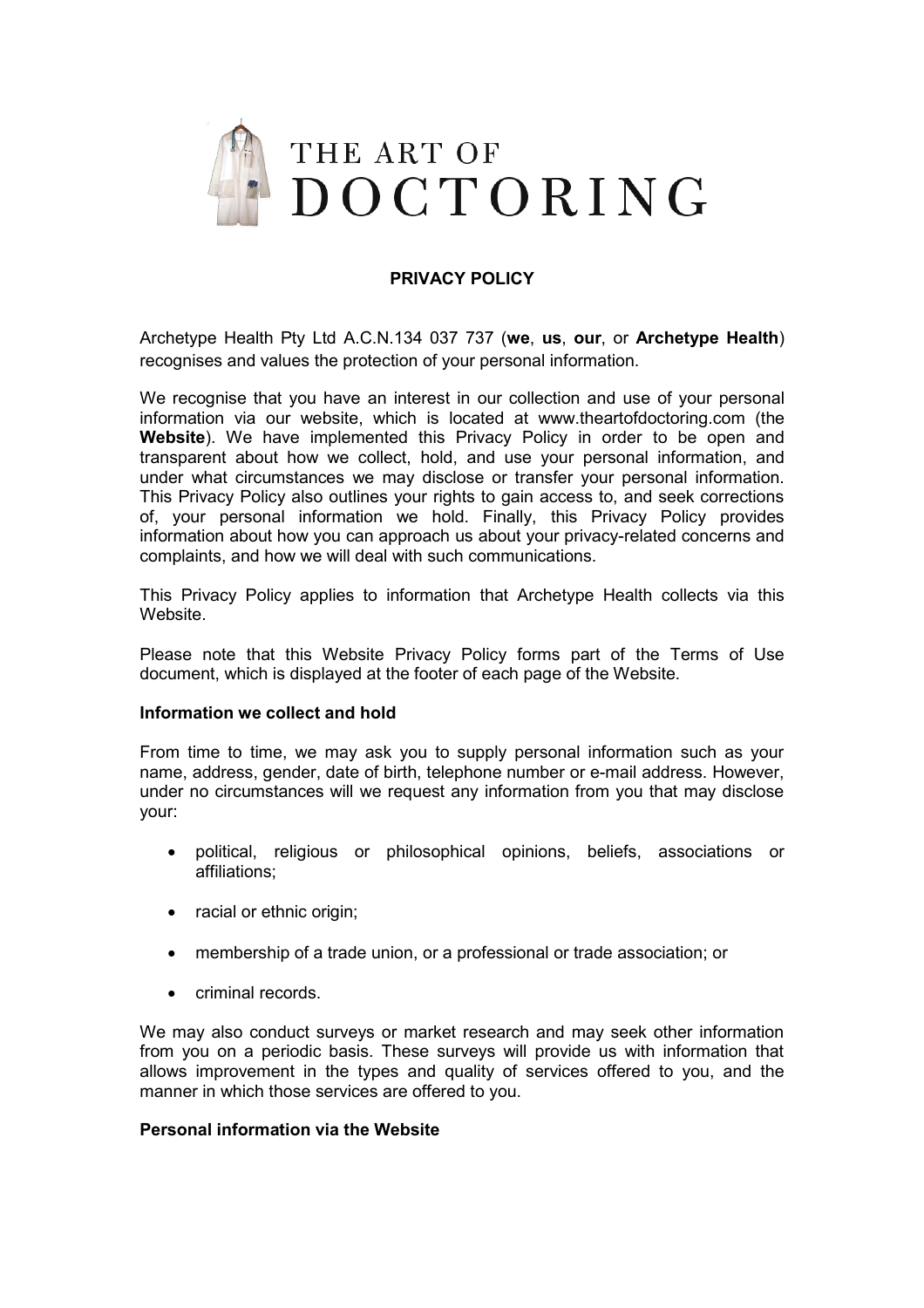Most commercial websites use 'cookies', which are pieces of information that websites send to the browser and are stored in the computer hard-drive. Cookies make using the Website easier by storing information about your preferences on the Website. This allows the Website to be tailored to you for any of your return visits. Cookies will not identify you personally.

If you would prefer not to receive cookies, you can alter your security settings on your web browser to disable cookies or to warn you when cookies are being used. However, by disabling the cookie function in your web browser you may impede your ability to use parts of the Website.

## **Your option not to provide your personal information**

Providing us with your personal information is absolutely optional, but may be necessary for us to provide you with our services. Whenever it is optional for you to provide us with non-essential personal information, we will make this clear to you. When you provide us with your personal information, you are consenting to our storage, use and disclosure of that information as outlined in this Website Privacy Policy.

We may from time to time run competitions or offer additional benefits to you and we may ask you to provide us with your personal details for these purposes. Providing us with this information is absolutely optional to you. However, if you do not provide your personal information to us we may not be able to contact you or give you access to the additional benefits.

You may opt out of these additional communications at any time. Please contact our Privacy Officer [here.](https://theartofdoctoring.com/contact/)

## **Use and disclosure of your personal information**

When we hold your personal information it will be used for the following primary purposes:

- 1. to ensure the proper functioning of the Website;
- 2. to ensure the proper functioning of the Archetype Health business and operations; and
- 3. to assist Archetype Health with our auditing, marketing, planning, billing, product development and research requirements.

We will not use or disclose (or permit the use or disclosure of) information that could be used to identify you in any circumstances except:

- to ensure the proper functioning of our organisation and the Website;
- to communicate promotional offers and special events to you;
- where the law requires us, or authorises us, or a company holding data on our behalf, to do so; or
- where you have given express consent to us for a prescribed purpose.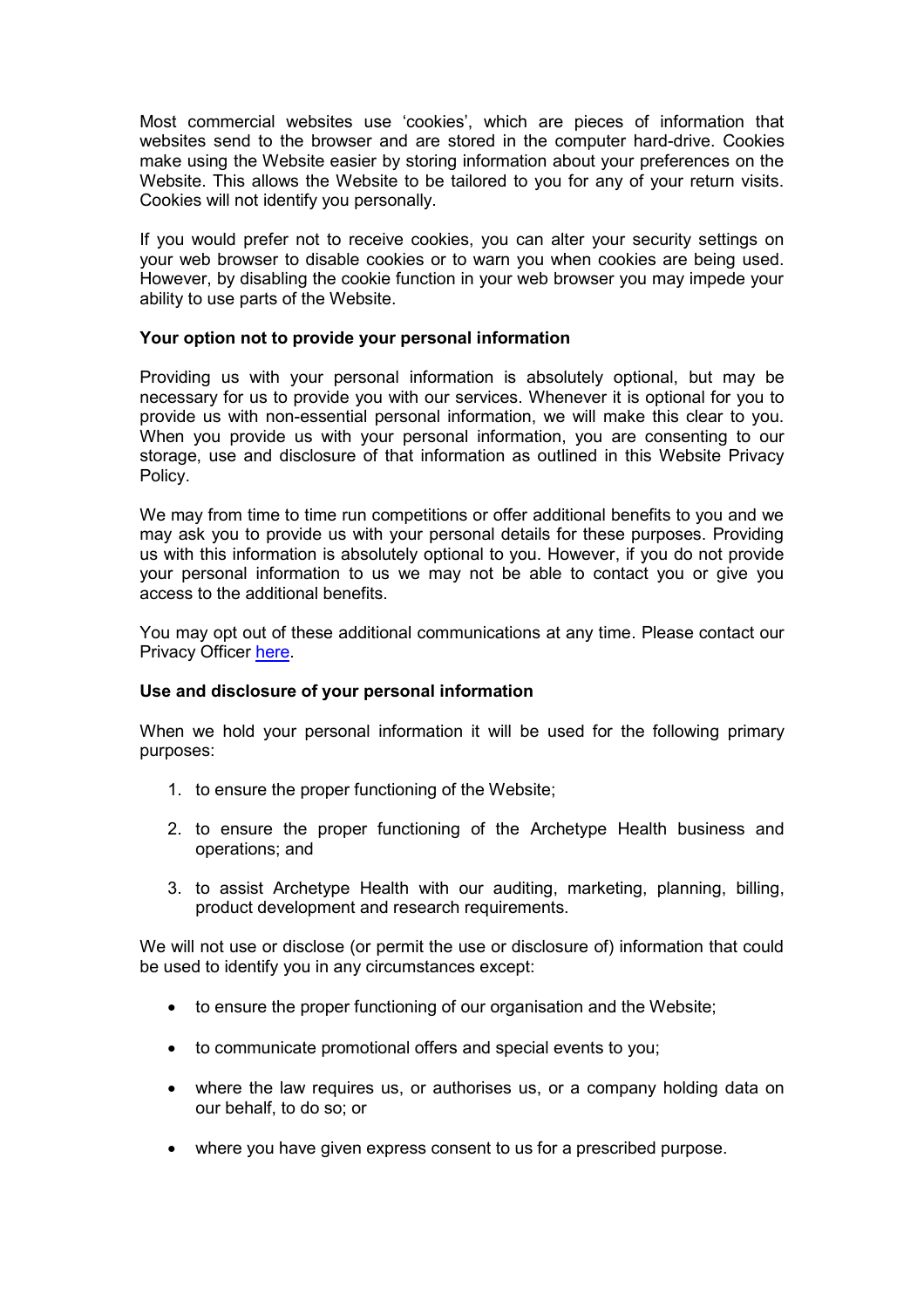We will not sell, distribute, rent, licence, disclose, share or pass your personal information onto any third parties, other than those who are contracted to us to keep the information confidential whether subject to a statute or a scheme which imposes similar restrictions to the Australian Privacy Principles contained in the *Privacy Act 1988* (Cth), as amended, regarding the handling of personal information.

Should a third party approach us with a demand to access your personal information, we will take reasonable steps to redirect the third party to request the information directly from you, wherever it is lawful and reasonable for us to do so.

If we are compelled to disclose your personal information, to a third party we will take reasonable steps to notify you of this in advance, wherever it is lawful and reasonable for us to do so.

## **Security of personal information**

In our organisation, personal information may be stored both electronically and in hard-copy form. We are committed to keeping your personal information secure regardless of the format in which we hold it and we take all reasonable steps to protect your information from misuse, interference, loss, and unauthorised access, modification or disclosure. However, you use the Website at your own risk and we accept no responsibility, whether we are deemed to have been negligent or not, in the event of a security that affects your privacy.

Note that no information transmitted over the Internet can be guaranteed to be completely secure. However, we will endeavour to protect your personal information as best as possible but we cannot guarantee the security of any information that you transmit to us, or receive from us. The transmission and exchange of information is carried out at your own risk.

#### **Accuracy and quality of personal information**

We will take all such steps as are reasonable in the circumstances to ensure that:

- all information collected from you is kept accurate, up to date and complete; and
- the personal information that we use or disclose is, having regard to the purpose of the use or disclosure, accurate, up-to-date, complete and relevant.

#### **Access to your personal information**

In most cases, you have the right to access the personal information that we hold about you. If you wish to access your personal information, please contact our Privacy Officer [here.](https://theartofdoctoring.com/contact/)

We will deal with all requests for access to personal information as quickly as possible. Requests for a large amount of information, or information which is not currently in use, may require further time before a response can be given.

We may charge you a reasonable fee for access if a cost is incurred by us in order to retrieve your information, but in no case will we charge you a fee for your application for access.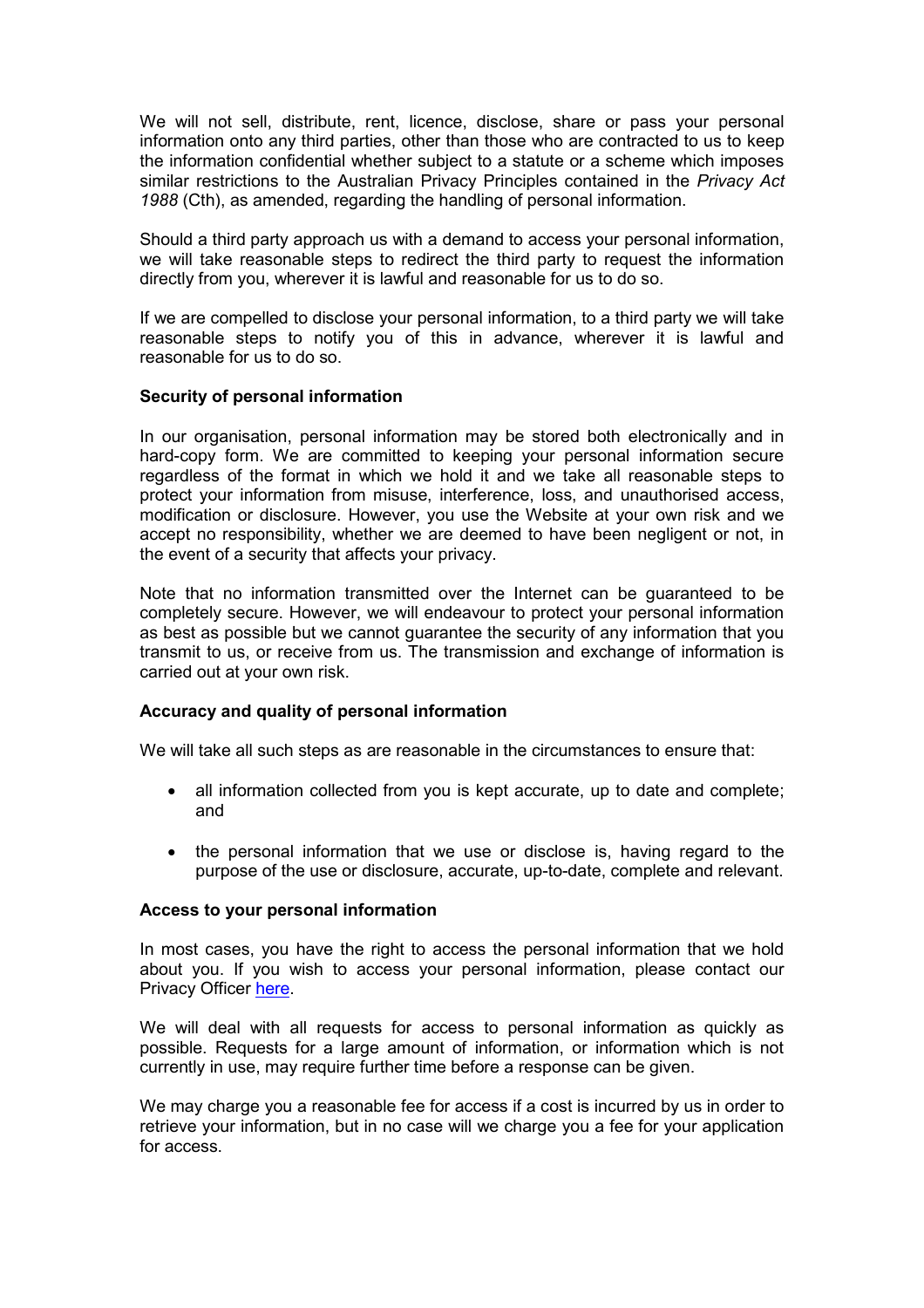Whenever a fee will be applied, you will be notified of how that fee will be calculated, or where possible, the total amount that will be charged. You will then have the option to decide whether to proceed with your access request.

In some cases, we will refuse to give you access to personal information we hold about you. This includes, but is not limited to, circumstances where denying access is required or authorised by or under an Australian law or a court/tribunal order or where giving you access would be unlawful; have an unreasonable impact on other people's privacy; prejudice an investigation of unlawful activity; reveal our intentions in relation to negotiations with you so as to prejudice those negotiations; prejudice enforcement related activities conducted by, or on behalf of, an enforcement body; reveal evaluative information generated within the Archetype Health business in connection with a commercially sensitive decision-making process.

We will also refuse access where the personal information relates to existing or anticipated legal proceedings, and the information would not be accessible by the process of discovery in those proceedings. Further, we will refuse access where your request is frivolous or vexatious, and where we reasonably believe that: giving access would pose a serious threat to the life, health or safety of any individual, or to public health or public safety; unlawful activity, or misconduct of a serious nature, is being or may be engaged in against Archetype Health and giving access would be likely to prejudice the taking of appropriate action in relation to that matter.

If we refuse to give you access we will provide you with reasons for our refusal, unless doing so would be unreasonable in the circumstances. We will also take reasonable steps to give you access in a way that meets your needs without giving rise to the reasons of our refusal. Further, we will provide details of how you may make a complaint about our decision.

These mechanisms for accessing your personal information operate alongside, and do not replace, other informal or legal procedures by which you may be provided with access to your personal information.

#### **Correction of your personal information**

The accuracy of the personal information we have requested from you is important to us. Should you suspect, or become aware of, that your personal information we hold is inaccurate, out of date, incomplete or misleading, please contact our Privacy Officer here

We will deal with all requests for correction of personal information as quickly as possible. Requests relating to a large amount of information, or information which is not currently in use, may require further time before a response can be given.

If we refuse to change the personal information as you request, we will provide you with reasons for our refusal, unless doing to would be unreasonable in the circumstances. We will also provide details of how you may make a complaint about our decision. Further, in case of our refusal, you may request that we take reasonable steps to associate, with the relevant information, a statement that you view it as inaccurate, out of date, incomplete or misleading.

In the case we have corrected personal information about you, you may request that we take reasonable steps to give notice of the correction to any third party to which we have disclosed the inaccurate, out of date, incomplete or misleading personal information.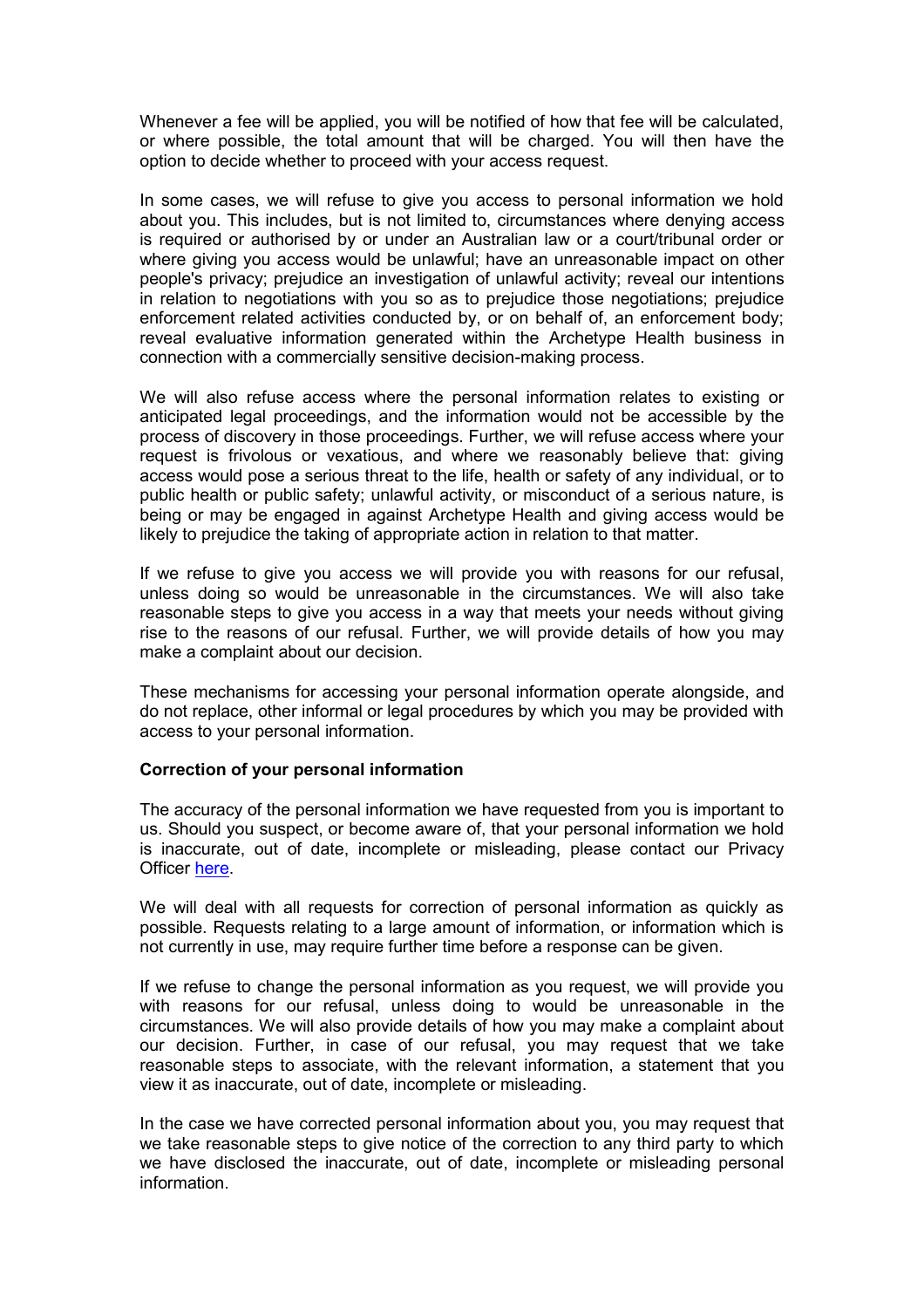These mechanisms for correcting your personal information operate alongside, and do not replace, other informal or legal procedures by which you may be provided correction of your personal information.

#### **Overseas transfer of personal information**

We may transfer your personal information to overseas recipients. However, we will seek your consent prior to disclosing your information if the overseas recipient is not regulated in a way that equally reflects the Australian Privacy Principles. We will take reasonable steps to ensure an overseas recipient does not breach the requirements of the *Privacy Act 1988* (Cth).

## **Concerns and complaints about breaches**

If you have concerns about how we handle your personal information, it is important that you notify us as soon as possible, so that we can address your concerns appropriately as the circumstances require. Any concern or complaint should be made in writing. Please send it to our Privacy Officer [here](https://theartofdoctoring.com/contact/) and we will respond as soon as reasonably possible. Alternatively, you may contact the Office of the Australian Information Commissioner with your concern. Information about lodging a complaint is available on the Office of the Australian Information Commissioner's website (see in particular: [http://www.oaic.gov.au/privacy/privacy-complaints\)](http://www.oaic.gov.au/privacy/privacy-complaints).

## **Disposal of personal information not required**

If we hold personal information about you, and we do not need that information for any purpose for which the information may be used or disclosed, we will take reasonable steps to destroy or de-identify that information unless we are prevented from doing so by law.

#### **Unsubscribing from our e-mail database**

To unsubscribe from our e-mail database, please [contact us](https://theartofdoctoring.com/contact/) with "UNSUBSCRIBE" typed into the subject line.

#### **Contacting us**

If you have any questions, concerns or ideas about how we could improve our Privacy Policy, please contact our Privacy Officer here. Where you provide suggestions, materials or feedback it is considered non-confidential and we may, at our complete discretion, use it to improve the Website, service and/or how we handle personal information without any obligation to compensate you regardless of how we use, implement, copy, modify, display, distribute and/or otherwise benefit from your suggestions, materials or feedback.

#### **Amendments of this Privacy Policy**

We are obligated to regularly review and update this Privacy Policy. We therefore reserve the right to amend this Privacy Policy at any time. Should any significant amendments occur, notification will be provided by publication on the Website 14 days prior to the changes being implemented (the **Notice Period**) unless the circumstances of the amendments makes it unreasonable to provide such a Notice Period. Your continued use after the Notice Period has lapsed indicates your consent to be bound by the amended Privacy Policy.